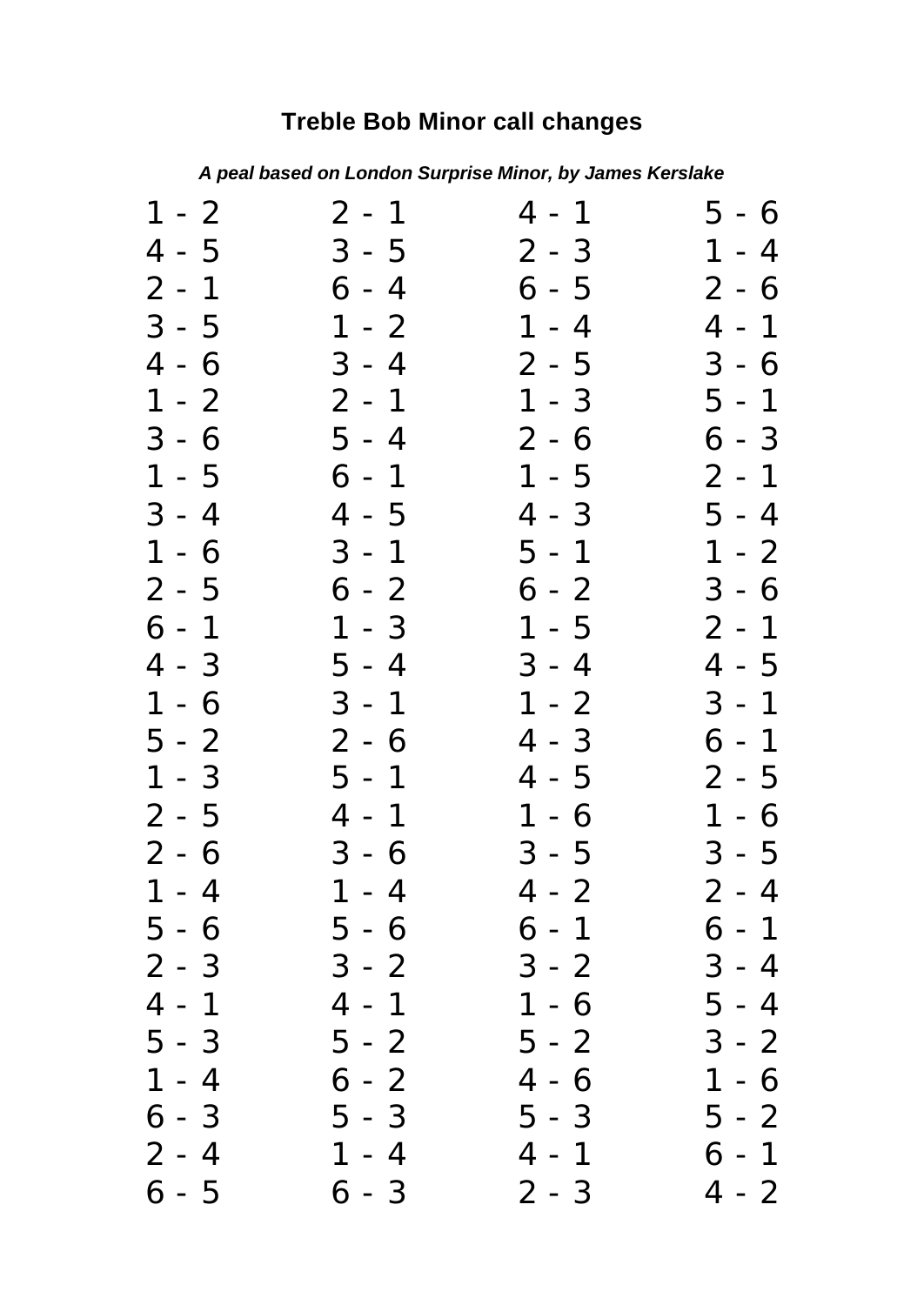| $5 - 3$                | $2 - 5$ | $5 - 4$ | $4 - 3$ |
|------------------------|---------|---------|---------|
| $1 - 6$                | $3 - 1$ | $2 - 1$ | $6 - 1$ |
| $4 - 3$                | $5 - 2$ | $3 - 6$ | $5 - 2$ |
| $1 - 2$                | $4 - 1$ | $1 - 2$ | $4 - 1$ |
| $4 - 5$                | $3 - 6$ | $4 - 5$ | $3 - 1$ |
| $1 - 3$                | $1 - 4$ | $1 - 6$ | $6 - 2$ |
| $6 - 2$                | $2 - 5$ | $5 - 4$ | $1 - 3$ |
| $3 - 1$                | $4 - 1$ | $5 - 2$ | $4 - 2$ |
| $5 - 4$                | $6 - 3$ | $1 - 3$ | $6 - 5$ |
| $1 - 3$                | $2 - 1$ | $4 - 2$ | $3 - 1$ |
| $2 - 6$                | $5 - 1$ | $5 - 6$ | $4 - 5$ |
| $1 - 4$                | $4 - 3$ | $3 - 1$ | $2 - 5$ |
| $6 - 2$                | $1 - 5$ | $4 - 6$ | $4 - 6$ |
| $6 - 3$                | $2 - 3$ | $1 - 3$ | $1 - 3$ |
| $1 - 5$                | $4 - 6$ | $2 - 6$ | $2 - 6$ |
| $2 - 3$                | $5 - 1$ | $5 - 3$ | $3 - 1$ |
| $6 - 4$                | $2 - 6$ | $2 - 4$ | $5 - 6$ |
| $5 - 1$                | $3 - 6$ | $5 - 1$ | $2 - 4$ |
| $2 - 4$                | $2 - 4$ | $6 - 4$ | $1 - 3$ |
| $\mathbf{1}$<br>- 5    | $1 - 5$ | $2 - 3$ | $5 - 4$ |
| $3 - 4$                | $3 - 4$ | $1 - 5$ | $1 - 6$ |
| $6 - 5$                | 5 - 1   | $6 - 3$ | 5 - 2   |
| $3 - 2$                | $6 - 4$ | 5 - 1   | $1 - 4$ |
| $6 - 1$                | $3 - 2$ | $4 - 3$ | $3 - 6$ |
| $\overline{4}$<br>$-2$ | $1 - 5$ | $2 - 1$ | 4 - 1   |
| $3 - 5$                | $6 - 2$ | $3 - 4$ | $2 - 5$ |
| $\mathbf 1$<br>$-6$    | $1 - 4$ | $6 - 1$ | $1 - 4$ |
| $4 - 5$                | $6 - 3$ | $2 - 5$ | 6 - 3   |
| $6 - 1$                | $1 - 2$ | $1 - 6$ | $1 - 5$ |
|                        |         |         |         |